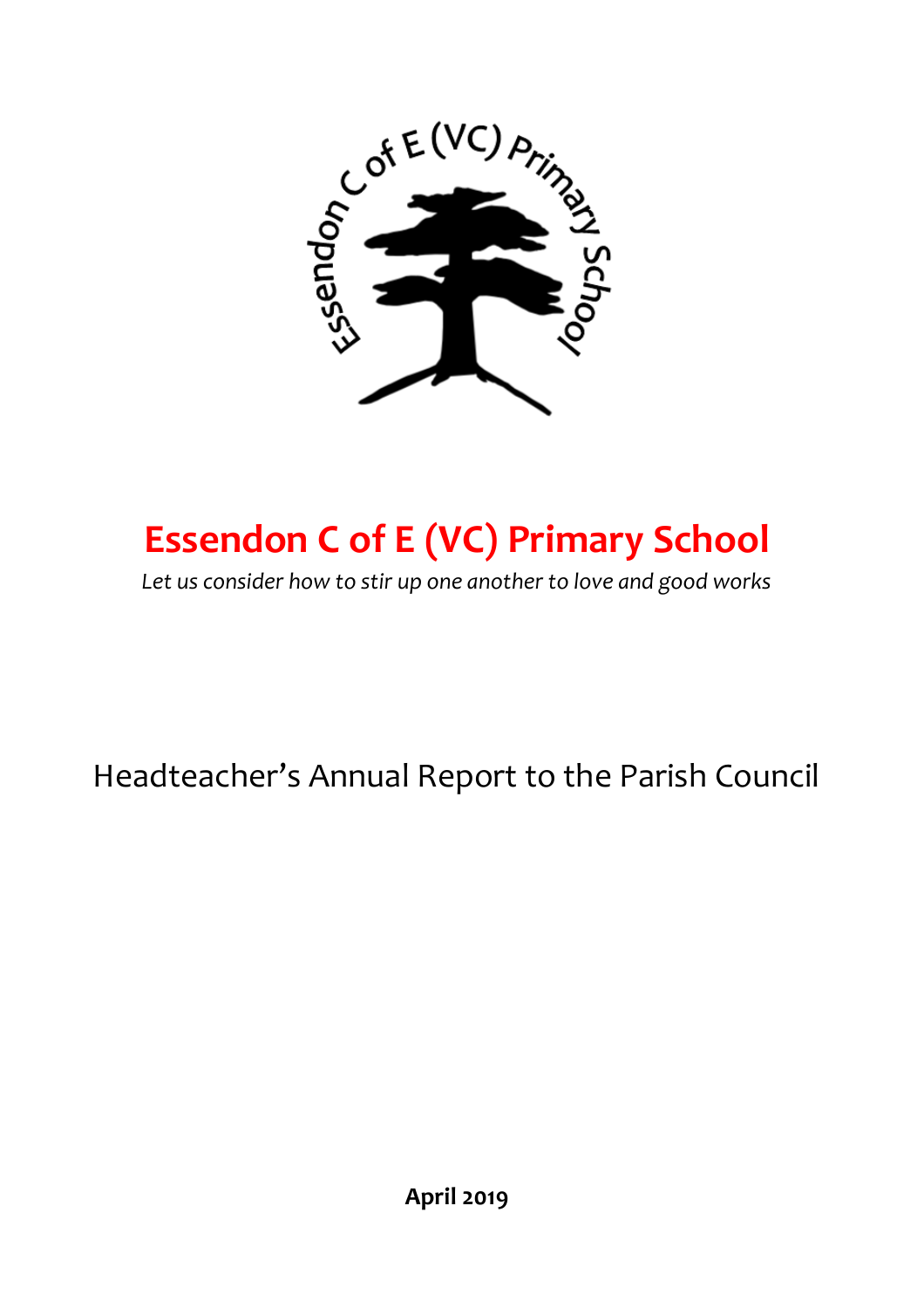## **The year that was…**

It's been another fantastic year filled with so many highlights, it's hard to know which to pick out!

We've built on the good work which was recognised by Ofsted and the school continues to go from strength to strength. We have an amazing new teacher in our Early Years class who is well loved by pupils and parents alike. The staffing in other classes remains stable and excellent and the Headteacher continually counts her blessings to have such wonderful colleagues.

## **70th Birthday Celebrations**

As many of you will know, because you were part of it, we spent the Autumn term studying 1940's Britain to ensure we could get the most out of our 70<sup>th</sup> Birthday celebrations in December. The whole school enjoyed a trip to the Lincolnsfield Centre in Watford where we went back in time and spent a day experiencing what it would have been like to be an evacuee. The highlight of the Autumn term was, of course, the 70<sup>th</sup> birthday party. It was wonderful to welcome Bishop Alan, Lady Salisbury and the Mayoress for a special act of collective worship. Bishop Alan, who visits many primary schools every year told us how impressed he was with what he saw. His very words were "this is what a church school should look like". It was a real treat to be able to welcome back lots of former pupils including recreating a little history with our very own 1948 posy girl, the first pupil to set foot in the school there to pass on the baton to one of our current pupils who, in turn, presented a posy to Lady Salisbury. There wasn't a dry eye in the house when the pupils put on a traditional 1940s style nativity for their families, complete with a rendition of Away in a Manger and the obligatory tea towels on their heads!

Thank you to everyone who joined us to make the celebrations so special and thanks for all the lovely messages of support and encouragement we received.

### **Premises**

The school's premises continue to be both one of our greatest assets, at the same time as being one our greatest liabilities! The Grade II listing means that building works are never easy or cheap and the extensive grounds are difficult, expensive and time-consuming to keep up. This year we have been plagued by disasters: we returned from the summer break to find that the 1940's foundations had given way under the corner of one of the classrooms and we have a long term project to repair the damage to the school from the subsidence. As you will imagine, this doesn't come cheap.

We then also received the dreadful news in January that our 1940s kitchen no longer complied with current best practice for the safe use of gas ovens in schools and, without warning, we were unable to use our kitchen for nearly two months. However, in true Essendon spirit, we haven't let either of these setbacks get to us. Our fantastic catering team managed with a combination of borrowed slow cookers, microwaves, table top hobs and some ingenuity to keep up production of a wide range of delicious and healthy school lunches. We've managed to cobble together enough money to afford new canopies to be fitted over the ovens. The works were completed and the gas safety certificate issued on Saturday 23<sup>rd</sup> March and we have enjoyed two weeks of amazing lunches. We are looking forward to finally being able to invite our neighbours from the village into school to enjoy a meal with the children on a weekly basis now the kitchen is back up and running.

Lots of you will have seen that we have also managed to tend to our poor sad and neglected woodland, clearing out the deadwood, pruning and enabling some of our beautiful native trees to flourish. We have built an outdoor classroom carefully round the woods enabling the pupils to learn outside in all weathers and to spend more time enjoying nature and the great outdoors. We've already had some spectacular collaborative projects – the mud creatures was the favourite so far! Do stop and say "hello" when you see us out in the woods. Some residents were concerned when they saw works going on that we might be planning to clear the woods to make space for buildings. Please rest assured that we love our woodland and wouldn't do anything to jeopardise it. We have had a tree survey conducted and there is one dead tree which poses a risk of falling towards the road. If you see tree surgeons with a chain saw, please don't be alarmed. We are only removing the dead tree as we'd hate it to fall on any of you!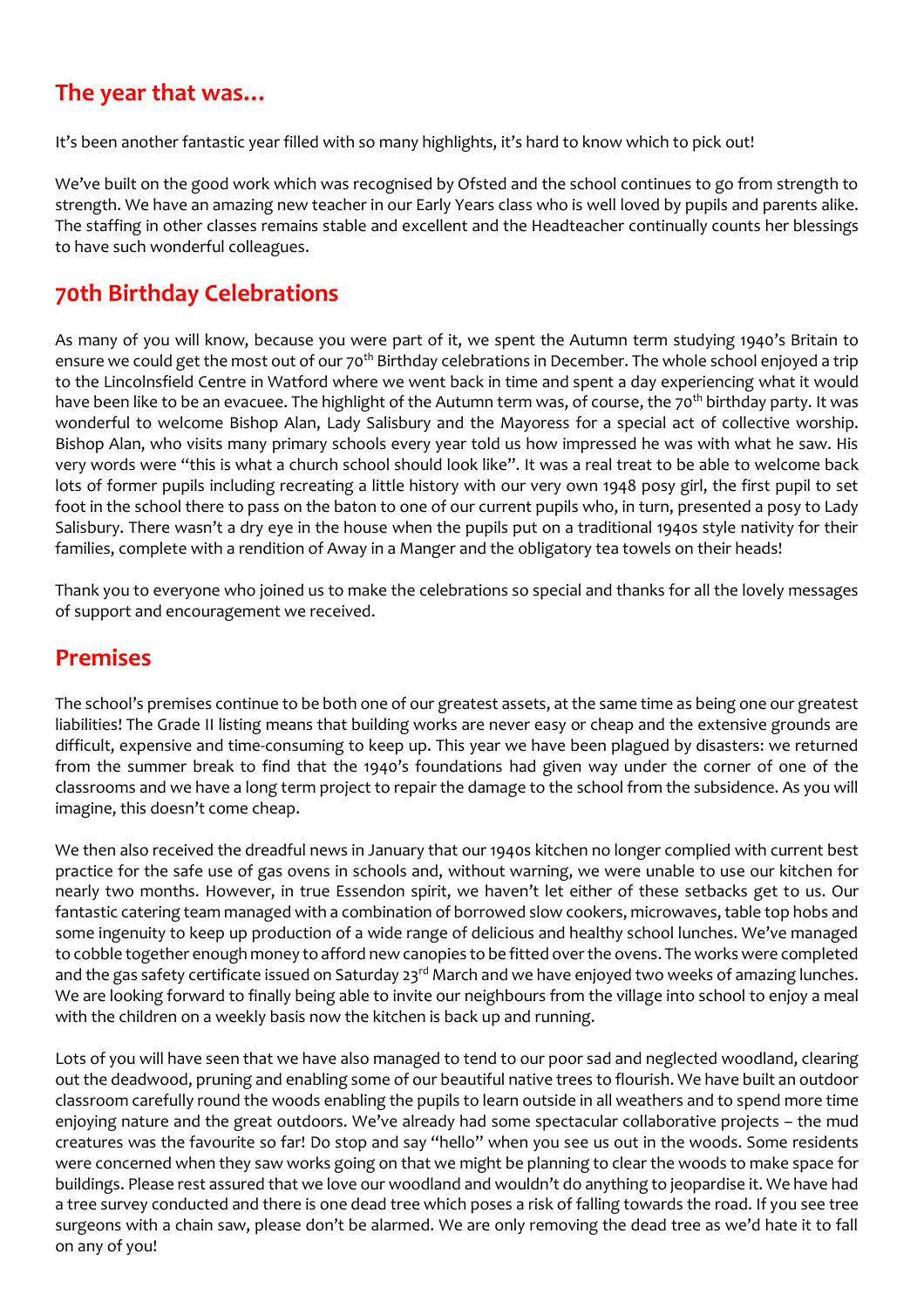We've been fortunate to have some keen gardeners volunteer many hours of their time and they have worked really hard to get our allotment plot up to scratch. We are aiming to be able to grow our own fruit and veg to use in the school kitchen. It's early days but planting has begun and the pupils are beyond excited at the prospect of growing their own.

Our next project is replacing our school's toilet blocks which are very old and tired and not at all welcoming for the children. Lots of people have been shocked when we've told them we're fund raising for this but, sadly, with funding for schools being slashed year on year major projects like this are now a luxury and we are very fortunate to have an active PTA who support us with such projects. If anyone knows of either a company who might be interested in conducting the works at favourable rates or in sponsoring our new toilet blocks, we'd love to hear from you.

# **Shaun Childs**

We saw the end of an era in February when Shaun hung up his big bunch of keys and stepped down from his role as Site Manager. Shaun joined the staff as Caretaker in 1993 when Mrs McCarthy was the Headteacher. Since then, he has worked with three Headteachers, Rod Woodhouse, Barbara Young and the current Headteacher. They have all been impressed by Shaun's amazing skills, in woodwork particularly, as well as his unwavering commitment to the school. Before he was employed at the school, he was involved as a committed member of the ESA team (as a parent). What a legacy!

Of course, it's not really goodbye as he's been back several times already to help us out with odd jobs (and to gloat about how much he's enjoying not having to come to work every day!)

## **Results**

The school has risen to the challenge of increasingly high academic expectations for all pupils. We were delighted during a recent local authority inspection to have confirmed what we already knew – our teaching of maths and English is excellent and the pupils' outcomes prove it. The work in their books demonstrates their understanding, deep thinking and the progress they have made.

We are on track to have excellent end of year results in all year group this year. Watch this space ...

## **School Roll**

We are beginning to reap the benefits of all our hard work to make the school an inviting and welcoming destination. Our reputation across the county is improving all the time. External agencies regularly comment favourably on the work of the school and the support given to its pupils. The speech and language team have asked to use our resources as an example of best practice to share with other schools.

Our Infants is now completely full from Nursery through to the end of Year 2. We still have a legacy of empty spaces in the Juniors which dates back to the drop in pupil numbers across the whole school prior to the arrival of the current Headteacher. However, as the school fills up from the bottom, we hope it won't be long before we are absolutely full for the first time in the school's history!

### **Next steps**

Our amazing PTA are busy planning our May Fayre. We look forward to seeing you all at school on Sunday 19<sup>th</sup> May.

We will be holding our Sports Day up at the Cricket Club in July again if you would like to join us, you will be very welcome to come and enjoy a drink, barbeque and cheer the children on.